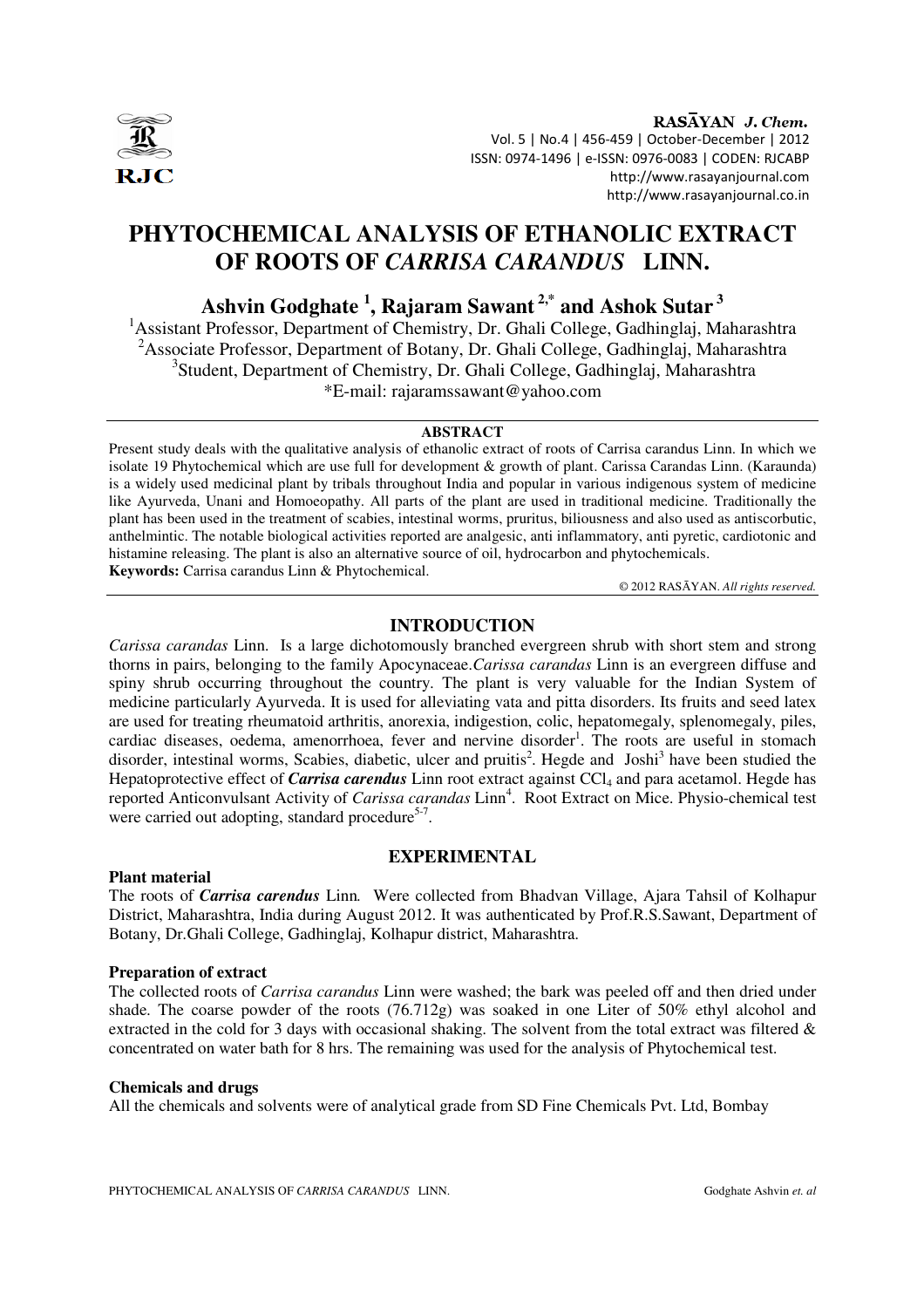## **Phytochemical Screening**

## **Steroid**

1ml extract was dissolved in 10 ml of chloroform  $\&$  equal volume of concentrated H<sub>2</sub>SO<sub>4</sub> acid was added from the side of test tube .The upper layer turns red and  $H_2SO_4$  layer showed yellow with green fluorescence .This indicates the presence of steroid.

## **Tannin**

- i. 2ml extract was added to 1% lead acetate a yellowish precipitate indicates the presence of tannins.
- ii. 4ml extract was treated with 4 ml  $FeCl<sub>3</sub>$  formation of green colour indicates that presence of condensed tannin

| Secondary metabolite                | Result                                                                                                        |
|-------------------------------------|---------------------------------------------------------------------------------------------------------------|
|                                     | $\pm$                                                                                                         |
|                                     |                                                                                                               |
| a.                                  | $\ddot{}$                                                                                                     |
| $\mathbf{b}$ .<br>FeCl3             | $^{+}$                                                                                                        |
| Saponin: Foam test                  | $^{+}$                                                                                                        |
| Anthocyanin                         |                                                                                                               |
| Coumarin                            | $^{+}$                                                                                                        |
| Emodins                             |                                                                                                               |
| Alkaloids                           |                                                                                                               |
| Wagner's reagent<br>a.              | $^{+}$                                                                                                        |
| b.                                  | $^{+}$                                                                                                        |
| Proteins: Xanthoproteic test        |                                                                                                               |
| Amino acids: Ninhydrin test         |                                                                                                               |
|                                     |                                                                                                               |
| Molisch's test<br>a.                | $^{+}$                                                                                                        |
| <b>Benedict test</b><br>b.          | $^{+}$                                                                                                        |
| Fehling test<br>c.                  |                                                                                                               |
| $\overline{d}$ .<br>Iodine test     | L.                                                                                                            |
| Flavonoid                           |                                                                                                               |
| Alkaline reagent test<br>a.         | $^{+}$                                                                                                        |
| Lead acetate test<br>$\mathbf{b}$ . | $^{+}$                                                                                                        |
| NH <sub>4</sub> OH test<br>c.       | $^{+}$                                                                                                        |
| d.                                  | $^{+}$                                                                                                        |
| Zinc Dust test<br>e.                |                                                                                                               |
| Diterpenes: Copper acetate test     | $+$                                                                                                           |
| Phytosterol: Salkowski's test       | $+$                                                                                                           |
| Phenols: FeCl <sub>3</sub> test     | $^{+}$                                                                                                        |
| Phlobatannins                       |                                                                                                               |
| Leucoanthocyanin                    |                                                                                                               |
|                                     |                                                                                                               |
| <b>Cardial Glycosides</b>           |                                                                                                               |
| Chalcones                           |                                                                                                               |
|                                     | Steroid<br>Tannin<br>Lead Acetate test<br>Hager's reagent<br>Carbohydrate<br>Mg turning test<br>Anthraquinone |

| Table-1: Phytochemical Analysis            |  |
|--------------------------------------------|--|
| (Notation: $+$ = Present and $-$ = Absent) |  |

#### **Saponin**

5 ml extract was mixed with 20 ml of distilled water then agitated in graduated cylinder for 15 min formation of foam indicates Saponin.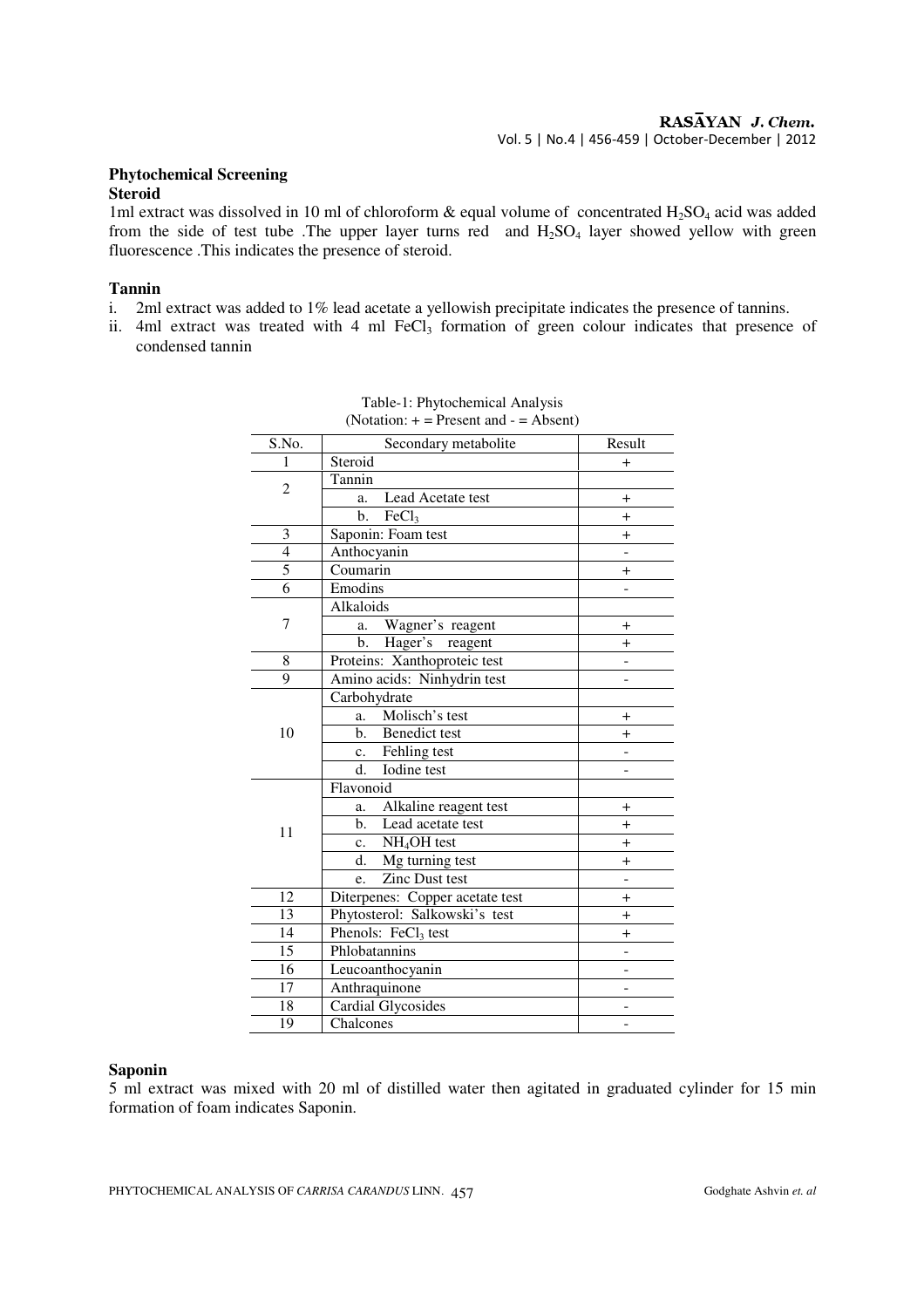Vol. 5 | No.4 | 456-459 | October-December | 2012

#### **Anthocyanin**

2 ml of aqueous extract is added to 2 ml of 2N HCl  $\&$  NH<sub>3</sub>, the appearance of pink red turns blue violet indicates presence of Anthocyanin.

### **Coumarin**

3 ml of 10% NaOH was added to 2 ml of aqueous extract formation of yellow colour indicates coumarins.

### **Emodins**

2 ml of NH4OH and 3 ml of benzene was added to extract appearance of red colour indicates presence of emodins.

### **Alkaloids**

A quantity (3 ml) of concentrated extract was taken into a test tube and 1 ml HCl was added the mixture was heated gently for 20 min cooled and filter, the filtrate was used for following test.

- i. Wagner test: Filtrate was treated with Wagner's reagent; formation of brown reddish precipitate indicates presence of alkaloids.
- ii. Hager's test: Filtrate was treated with Hager's reagent, presence of alkaloids confirmed by the yellow colored precipitate.

### **Proteins**

Xanthoproteic test: Extract was treated with few drops of concentrated HNO3 formation of yellow indicates the presence of proteins.

### **Amino acids**

Ninhydrin test: To the 2 ml extract 2 ml on ninhydrin reagent was added  $\&$  boil for few minutes, formation of blue colour indicates the presence of amino acid.

#### **Carbohydrates**

Extract were dissolved individually in 5 ml of distilled water and filtered. The filtrate were used for the following test

- i. Molisch's test: Filtrate were treated with 2 drops of alcoholic α-naphthol solution in the test tube, formation of violet ring at the junction indicates the presence of carbohydrate.
- ii. Benedict's test: Filtrate were treated with Benedict's reagent and heated gently, orange red ppt indicates presence of reducing sugars.
- iii. Fehling test: 2 ml extract were hydrolyzed with dilute HCl & neutralized with alkali & heated with Fehling's solution A and B, formation of red ppt indicates the presence of reducing sugar.
- iv. Iodine test: 2 ml of extract were treated with 5 drops of Iodine solution gives blue colour indicates that presence of carbohydrates.

#### **Flavonoid**

- i. Alkaline reagent test: Extract was treated with 10 % NaOH solution, formation of intense yellow colour indicates presence of Flavonoid.
- ii. NH4OH test: 3 ml of extract were 10 % NH4OH solution development of yellow fluorescence indicates positive test.
- iii. Mg turning test: Extract were treated with Mg turning and add conc.HCl to this solution add 5ml of 95 % ethanol, formation of crimson red colour indicates Flavonoid.
- iv. Zn test: 2 ml extract were treated with Zn dust and conc.HCl development of red colour indicates presence of Flavonoid.

#### **Diterpenes**

Copper acetate test: Extract were dissolved in water and treated with 10 drops of copper acetate solution, formation of emerald green colour indicates presence of diterpenes.